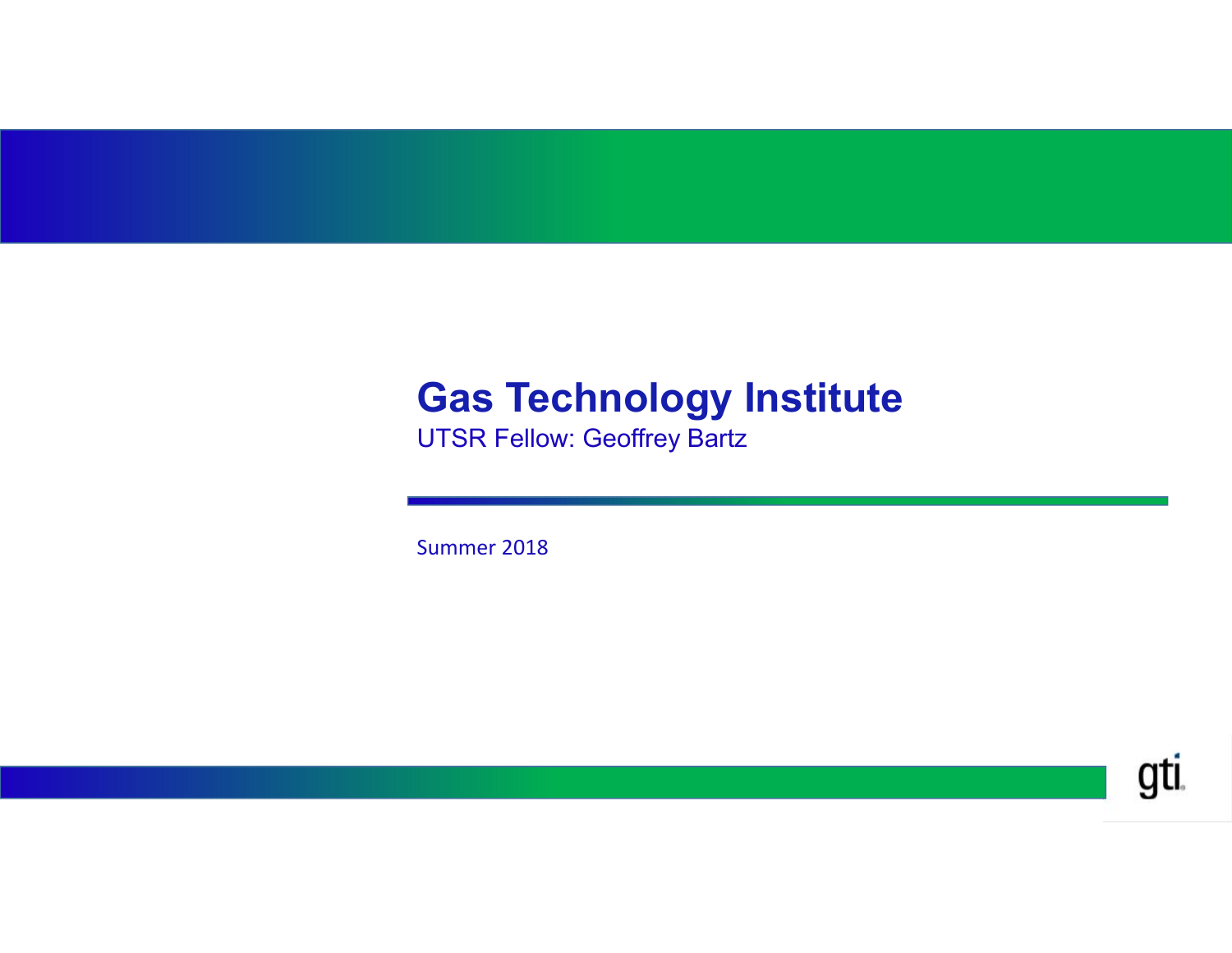

Due to the proprietary nature of this project, significant details and imagery were left out of this presentation.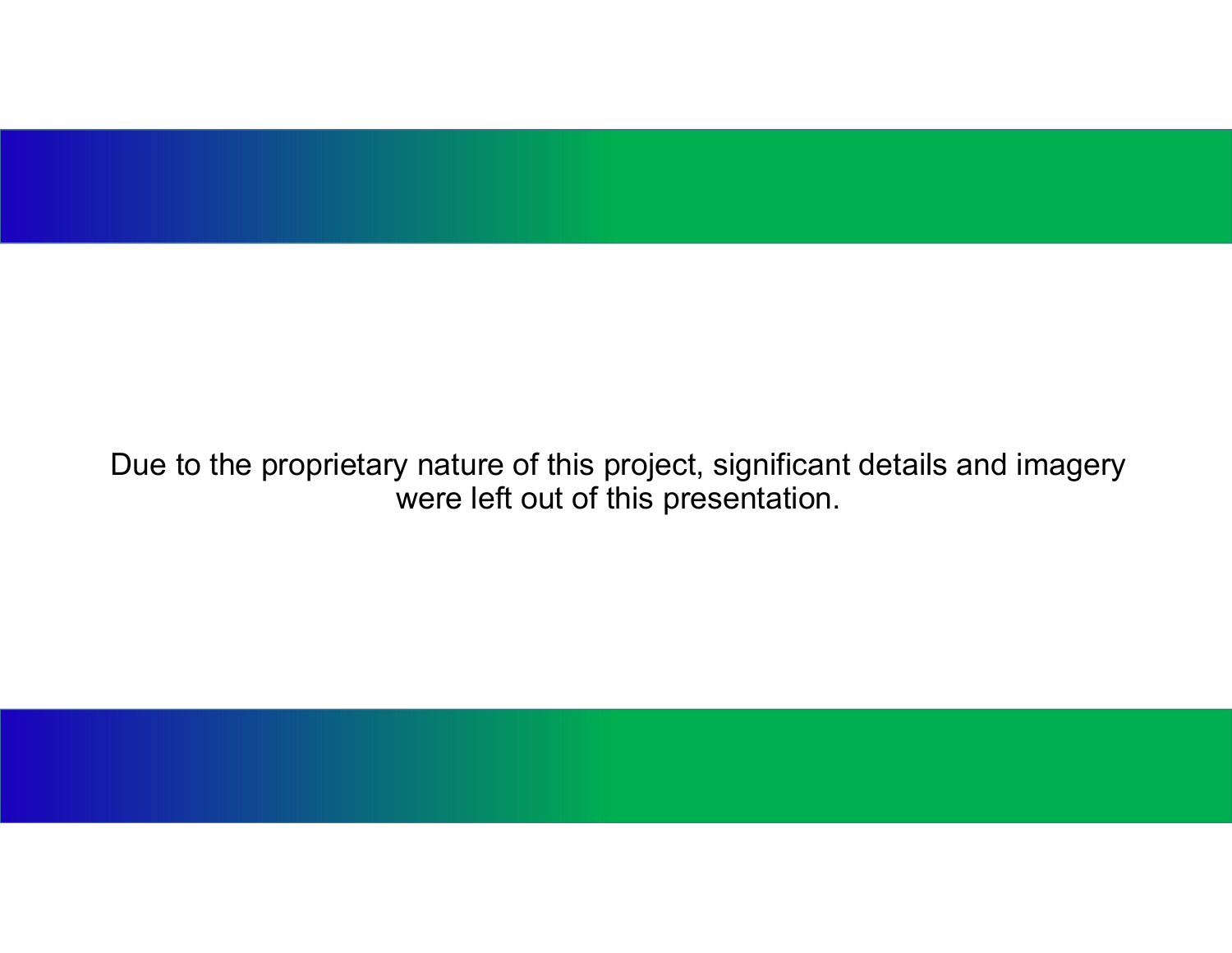## **About the Fellow**

- **Enrolled as a fourth year mechanical engineering** undergraduate at University of California, Santa Barbara.
- Currently set to graduate in June 2019.
- Areas of interest: Upstream oil and gas production, gas turbine research, downstream hydrocarbon refining.

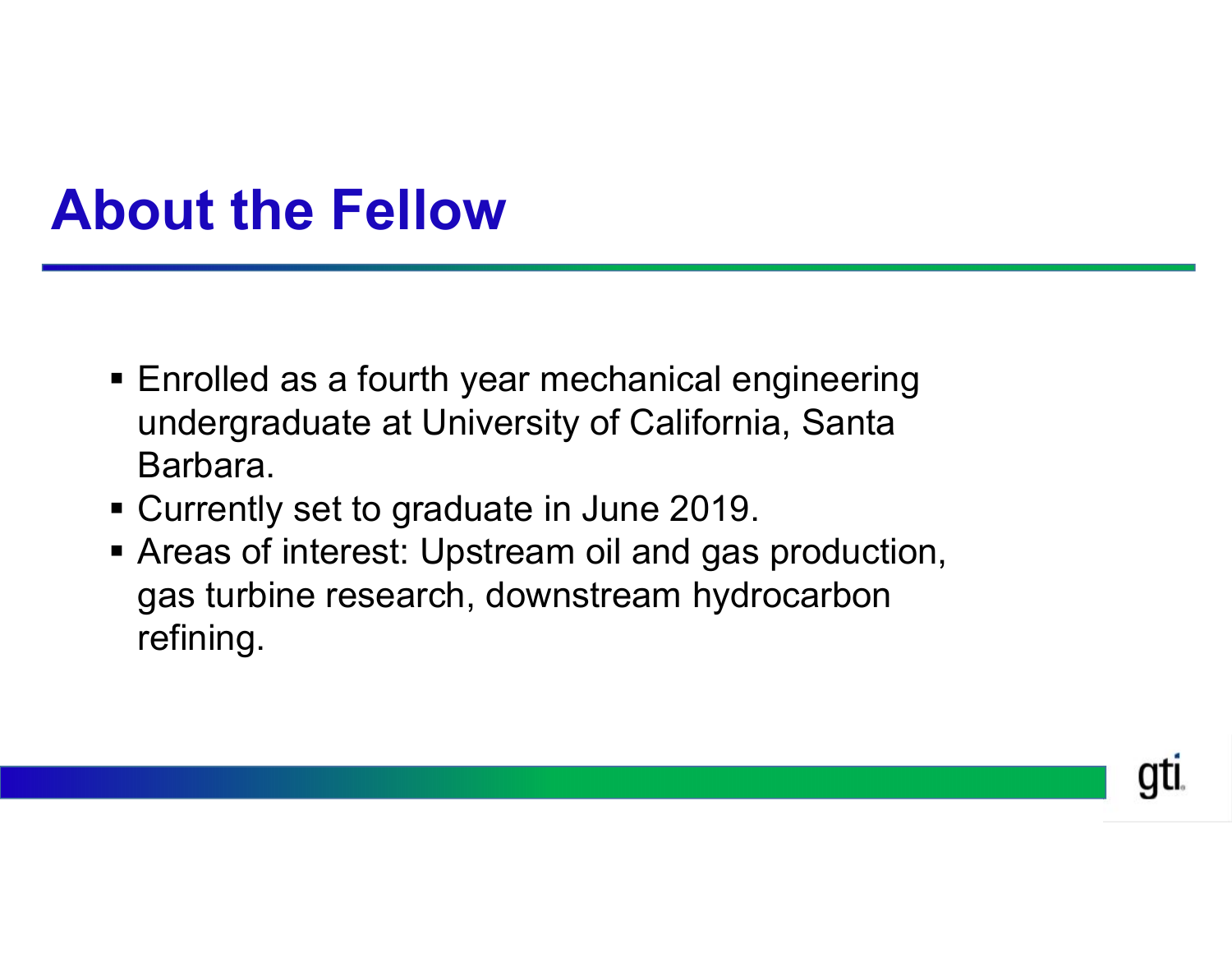# **Project**

- **Phase I testing** 
	- o Record heat flux and flow characteristics under different, predetermined conditions.
	- o Compare two different burner configurations
	- o Verify operations with cooled workhorse hardware

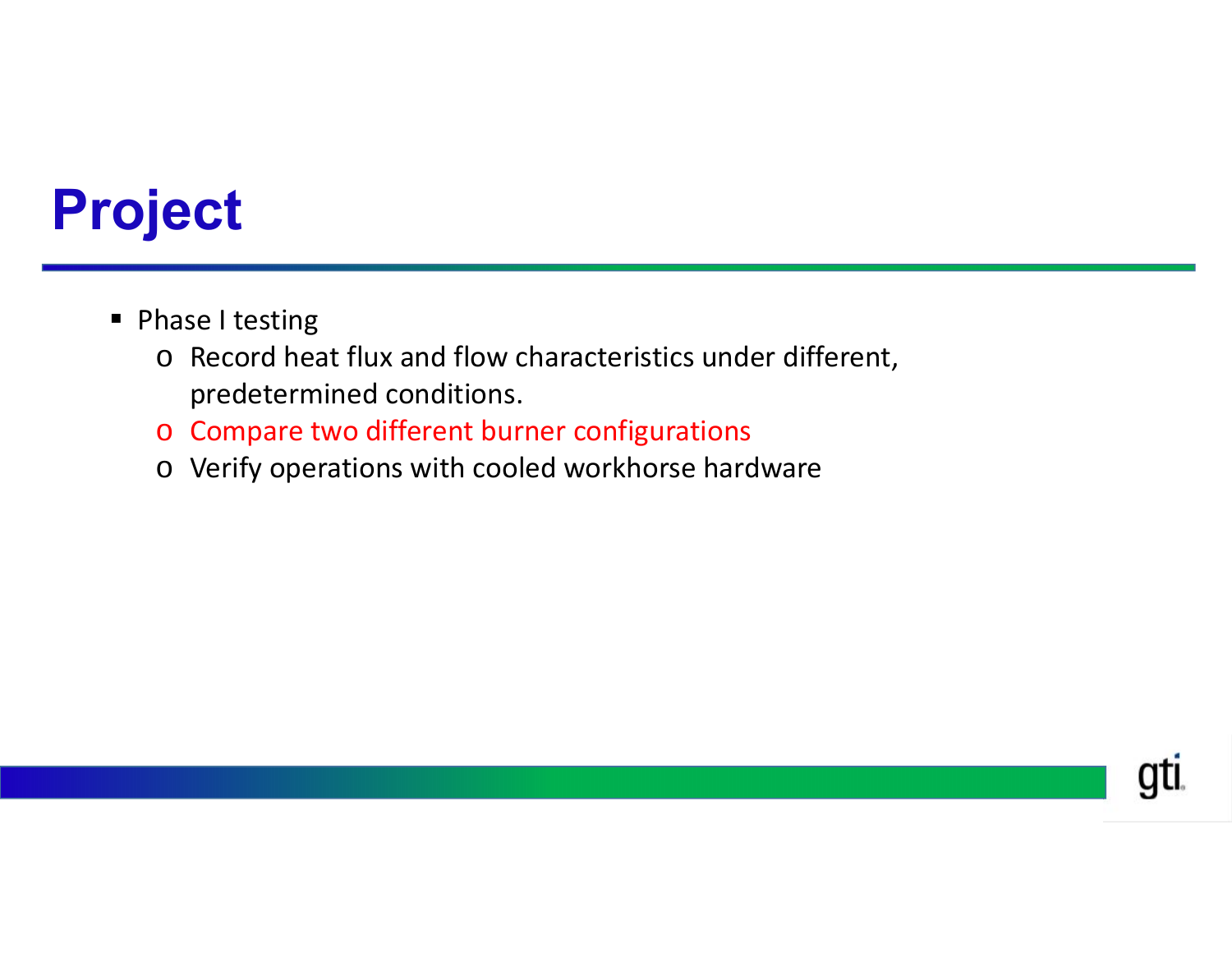### **Hardware Set-up**



gti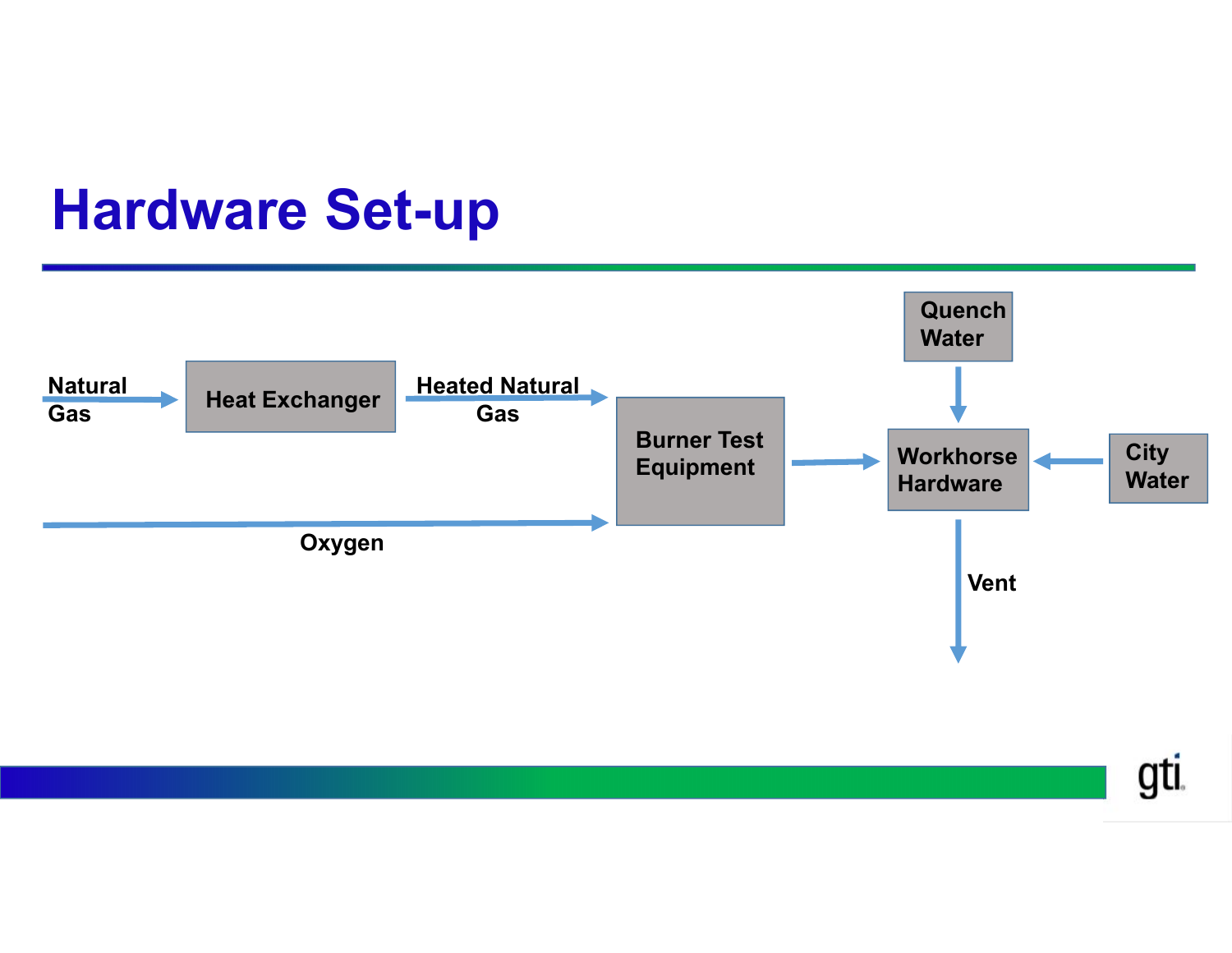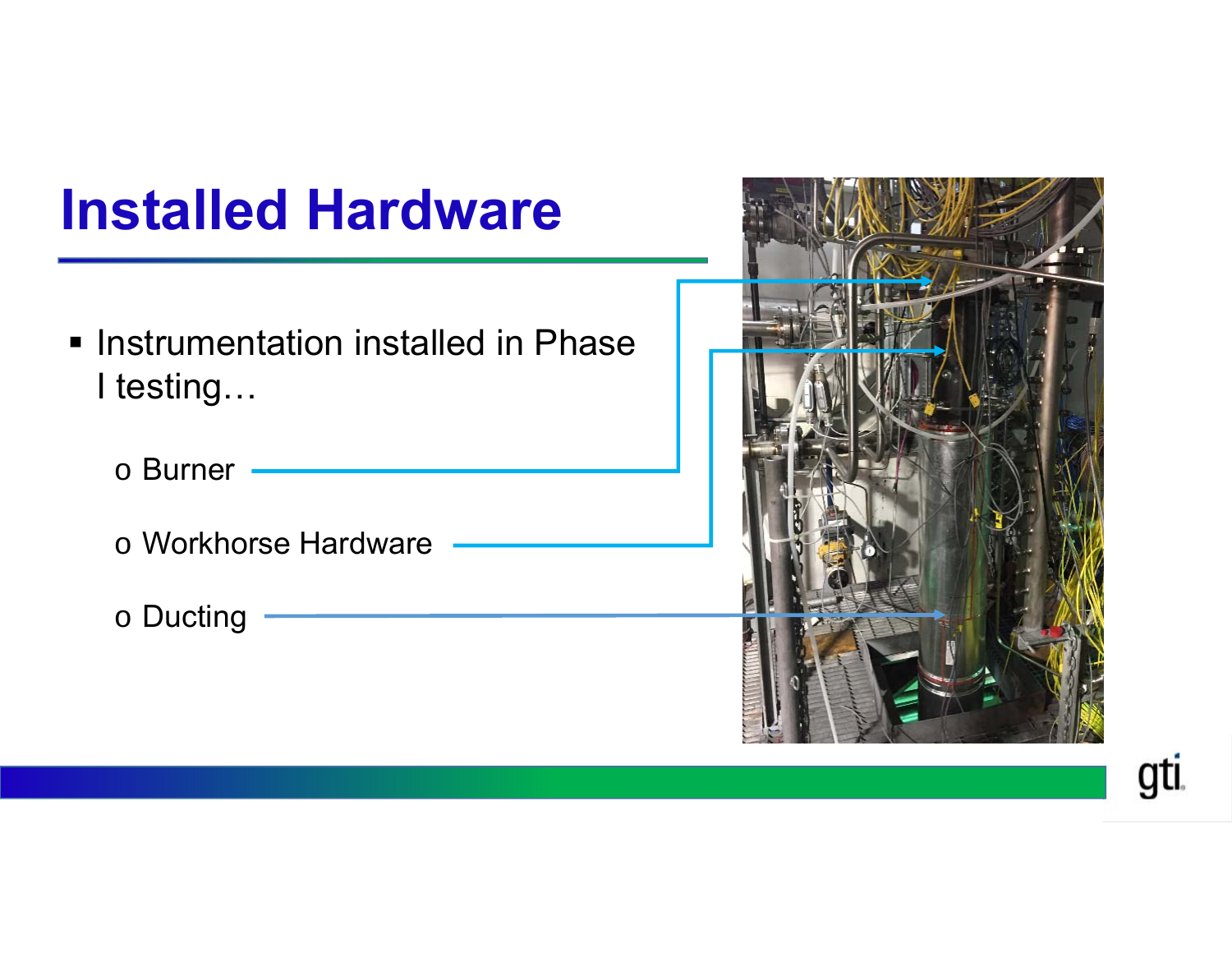# **Roles in Project**

- Worked in a team of engineers and technicians to troubleshoot controls system that automates the plant.
	- o Assisted with the resolution of instrumentation, mechanical, and electrical plant problems that could have caused operational issues.
- **Example 2 random Assisted in testing through operation of valves, process** monitoring, and collecting data.
- **Exagger Assisted in the assembly and pressure testing of hardware** for Phase II testing.